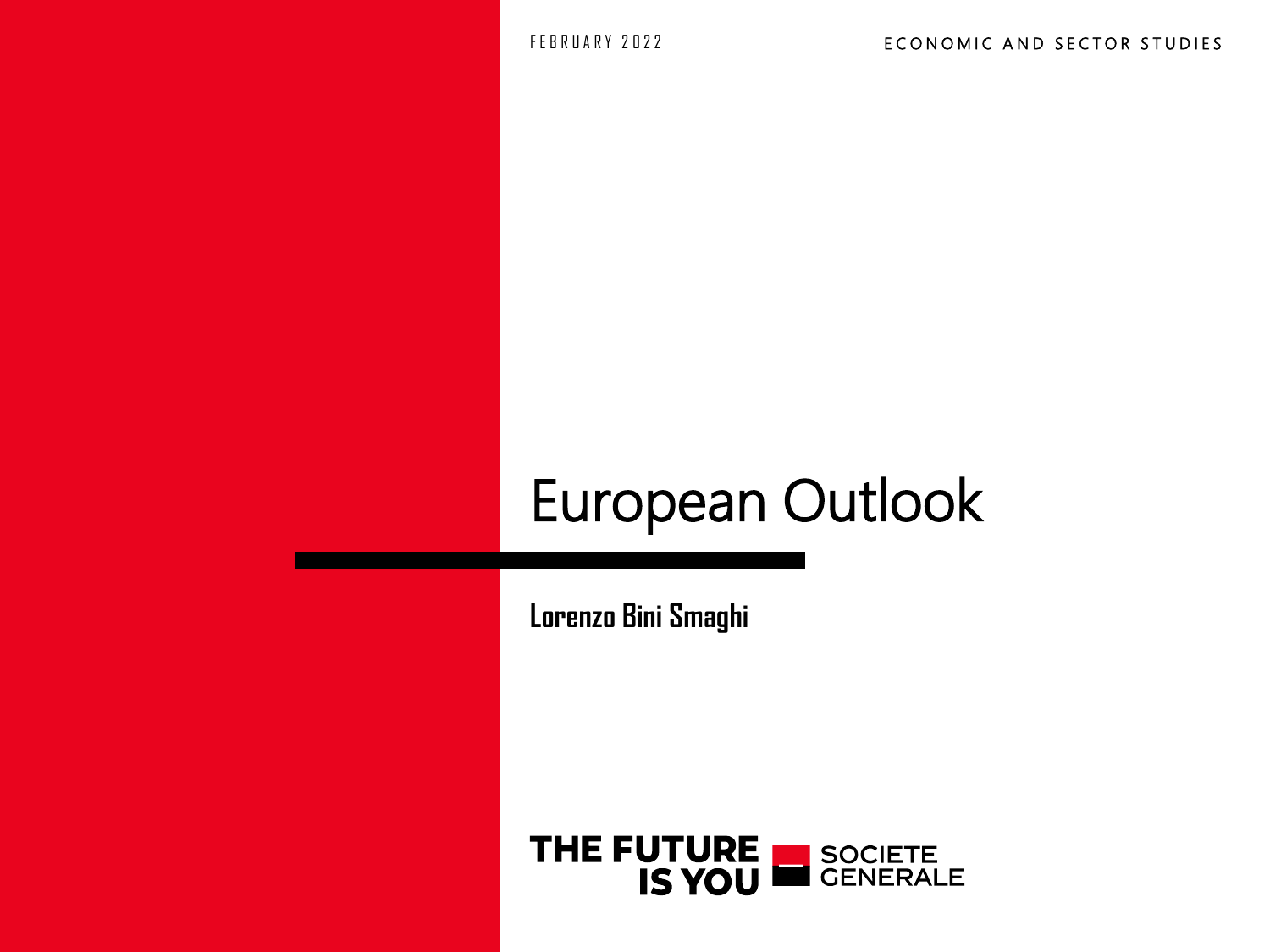#### A sharp cross-Atlantic contrast …



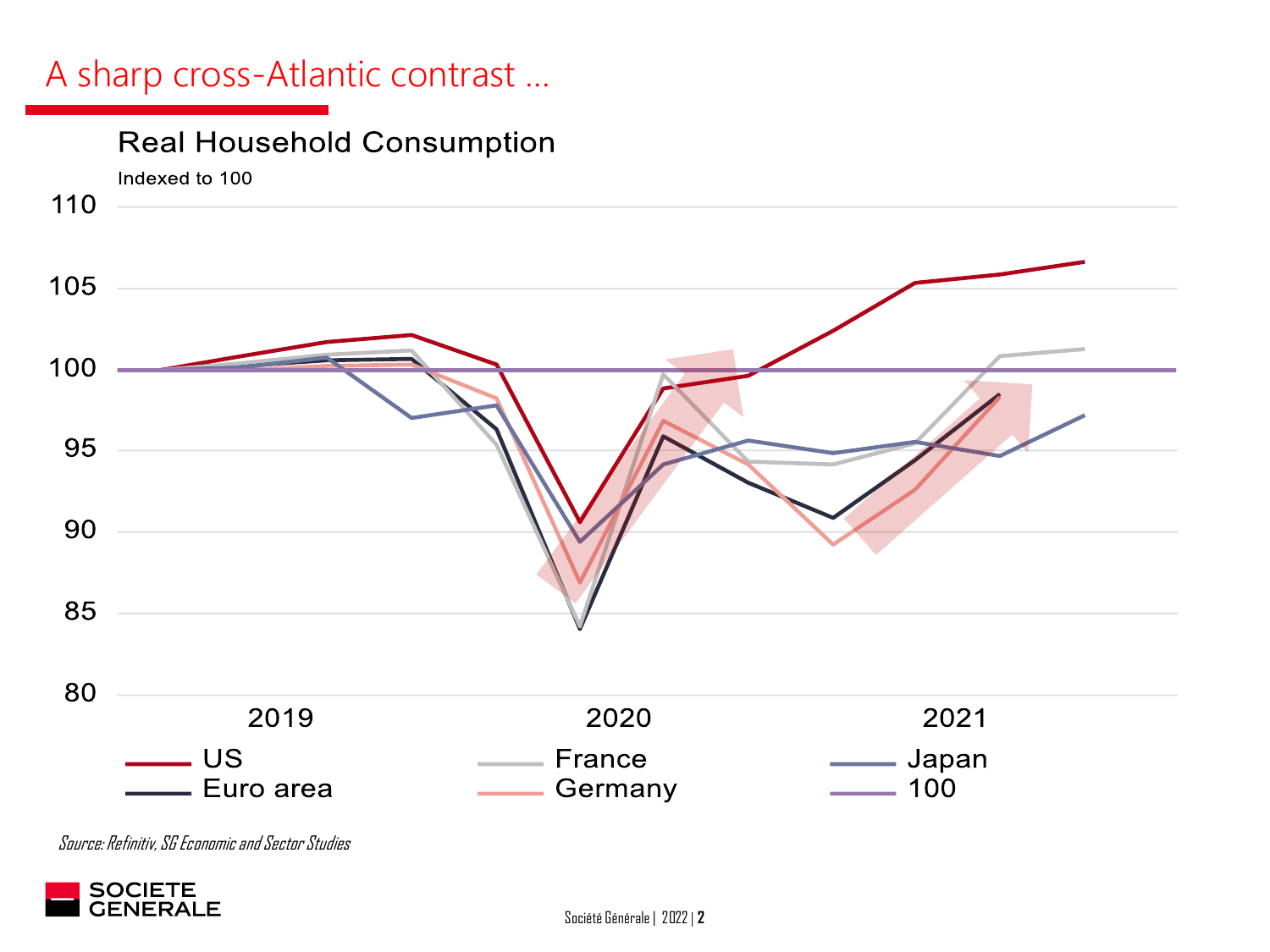# … also on labour markets …



Source: Refinitiv, SG Economic and Sector Surveys



Société Générale | 2022 | **3**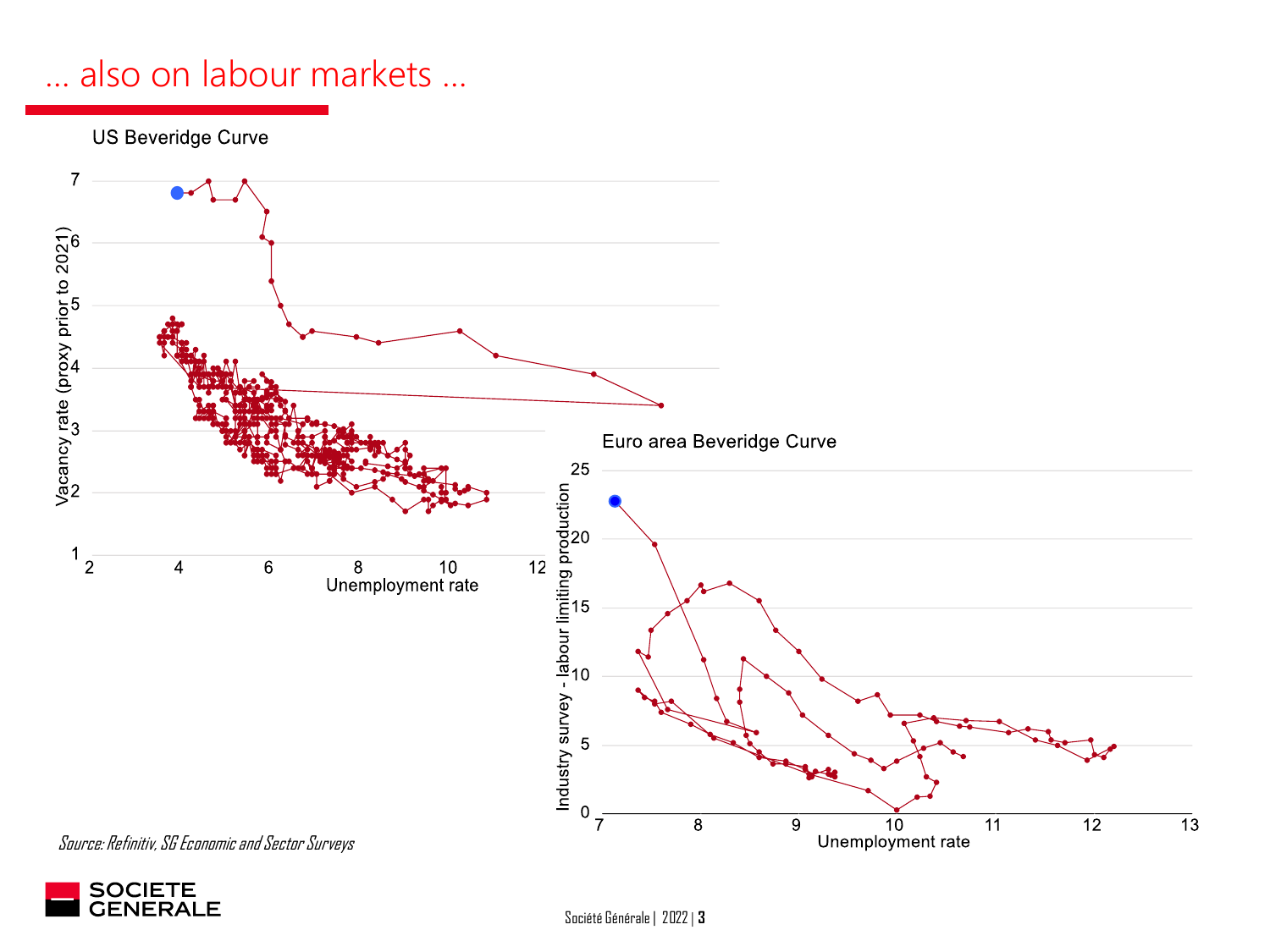# ... also on inflation



Source: Refinitiv, SG Economicand Sector Studies

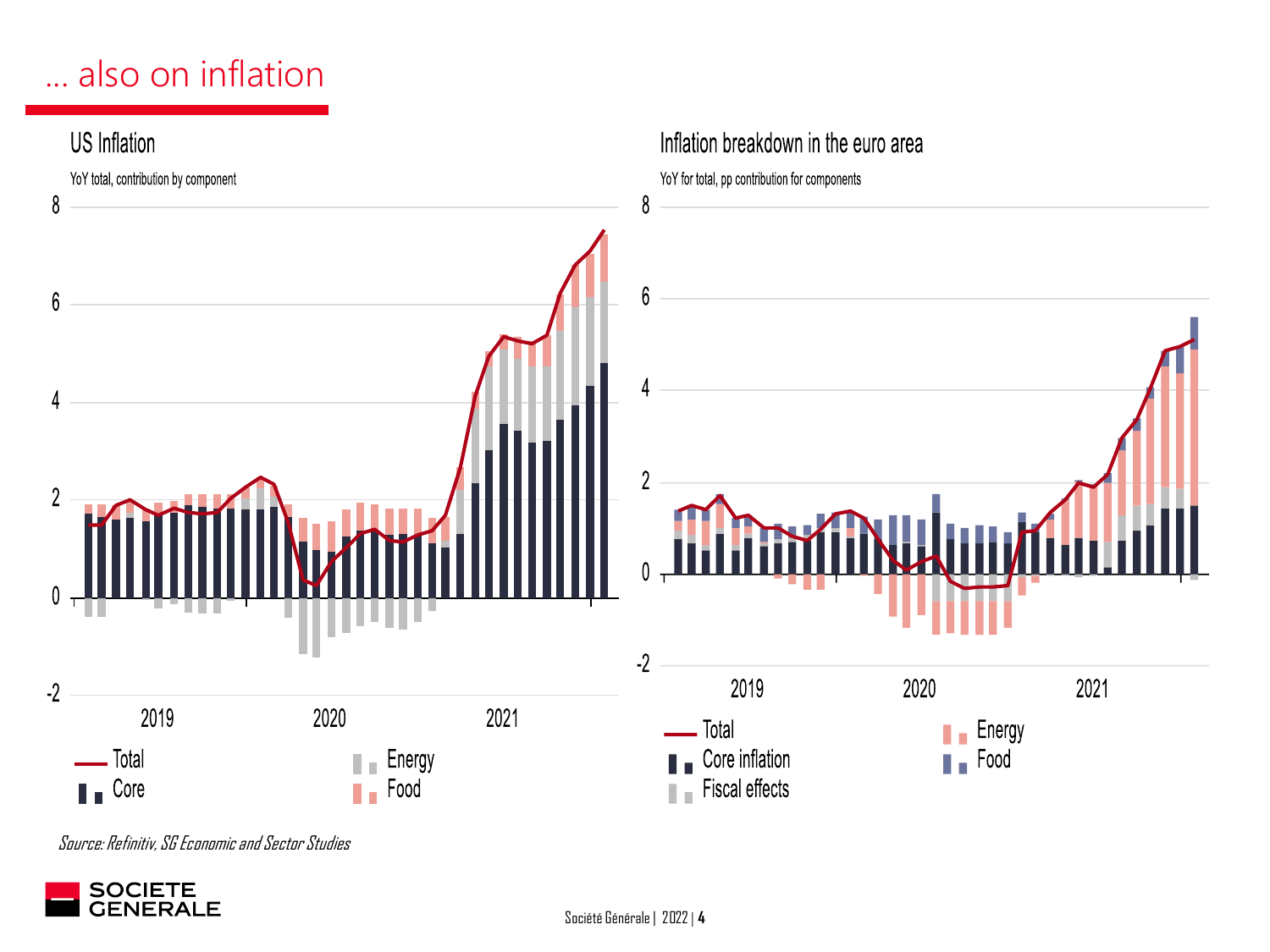European policy intends green divides but may come with … unintended consequences if not carefully managed





Société Générale | 2022 | **5**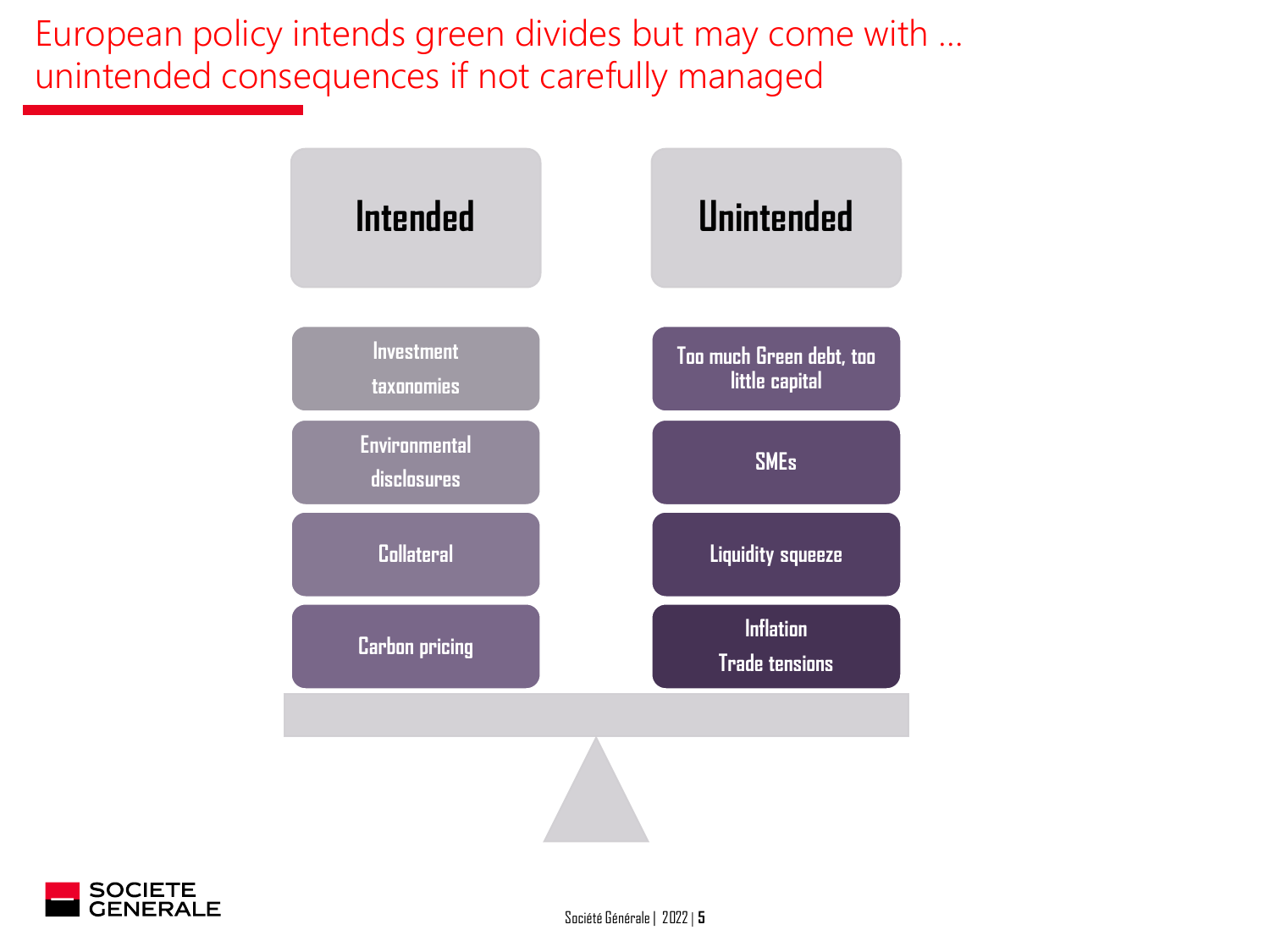#### Spreads are widening … the permanent solution resides with finalisation of the European architecture



Source: Refinitiv, SG Economicand Sector Studies



Société Générale | 2022 | **6**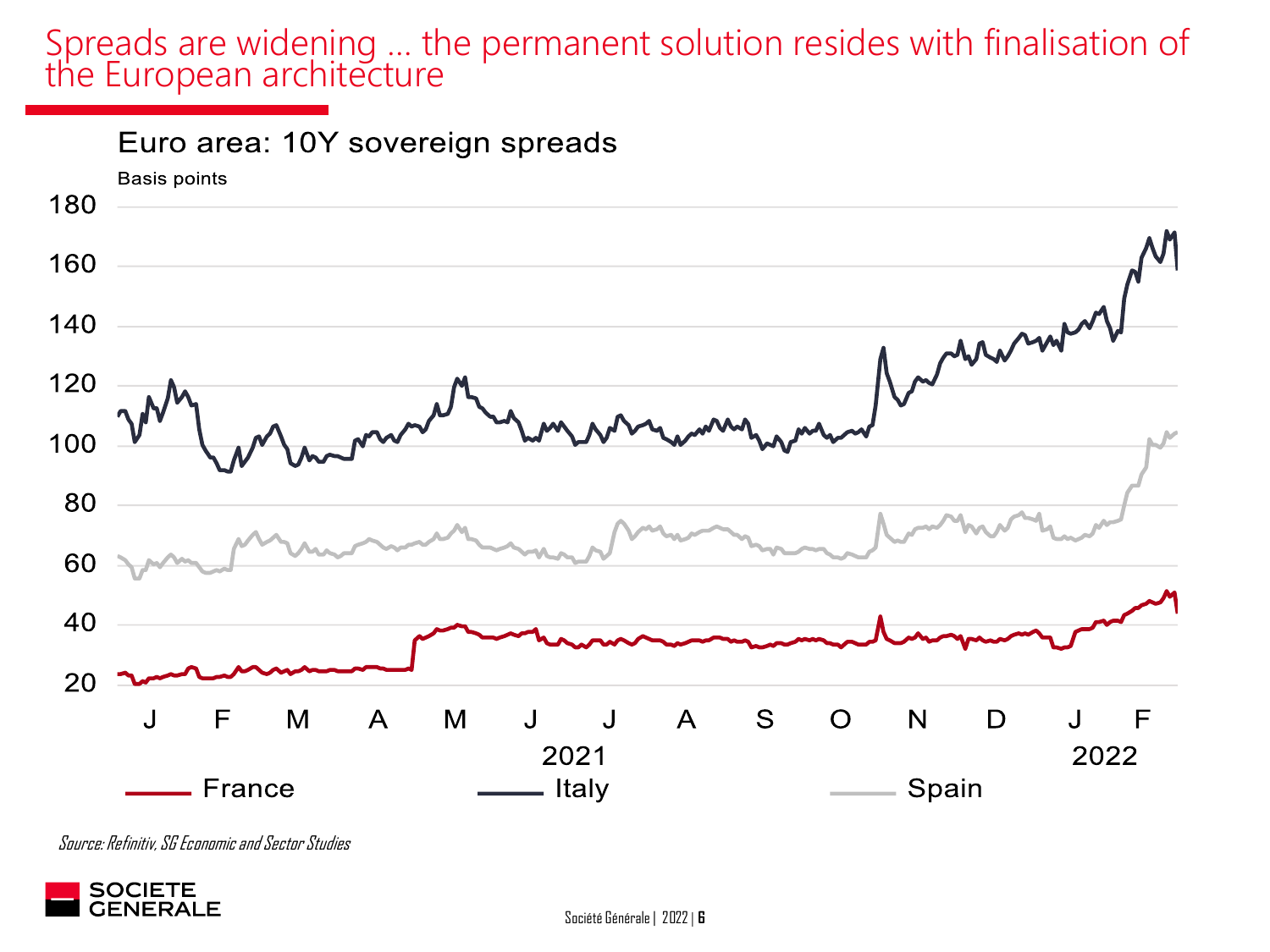### DISCLAIMER

This publication reflects the opinion of Societe Generale S. A.'s Economic and Sector Research department at the date of publication. This opinion is subject to change at any time without notice. It is provided for information purposes only, and does not constitute an investment recommendation or an investment advice within the meaning of current regulations. This publication has no contractual value.

Neither the information contained in, nor the analyses expressed therein constitute in any way an offer to sell or a solicitation to offer to subscribe, purchase, sell a product or execute a transaction and shall not engage the liability of Société Générale S. A. or any of its entities, in compliance with current regulations. Then, should a retail or a professional client, or eligible counterparty obtain this publication, they should not base any investment decisions solely on the basis of this publication, and must seek independent financial advice.

The accuracy, completeness or relevance of information derived from external sources is not warranted, even if it comes from sources reasonably believed to be reliable. Subject to the current regulations, Societe Generale S. A. does not accept any liability in this respect. The economic information mentioned in this document is based on data valid at a given time, and may therefore change at anytime.

Societe Generale S. A. is a French credit institution authorized and supervised by the Autorité de Contrôle Prudentiel et de Resolution ("ACPR"), regulated by the Autorité des Marchés Financiers ("AMF") and under the prudential supervision of the European Central Bank ("ECB").

Societe Generale S.A. is also authorized by the Prudential Regulation Authority and subject to limited regulation by the Financial Conduct Authority and Prudential Regulation Authority. Details about the extent of our authorization and regulation by the Prudential Regulation Authority, and regulation by the Financial Conduct Authority are available from us on request.

Notice to US Investors: this document is issued by non-US SG economic analysts or affiliates on economic studies are issued solely to major US institutional investors pursuant to SEC Rule 15a-6. Any US person wishing to discuss this report or effect transactions should do so with or through SG Americas Securities, LLC. SG Americas Securities LLC has its registered office at 1221 Avenue of the Americas, New York, NY, 10020. (212)278-6000.

Notice to Asian investors: this document is prepared for and intended to be distributed in Asia solely to sophisticated and professional clients. You should therefore be appropriately qualified as a professional, accredited, wholesale, expert or institutional investor (however defined in your local jurisdiction).

This publication may not in any way be reproduced (in whole or in part) or transmitted to any other person or entity without the prior written consent of Societe Generale SA.



© 2022